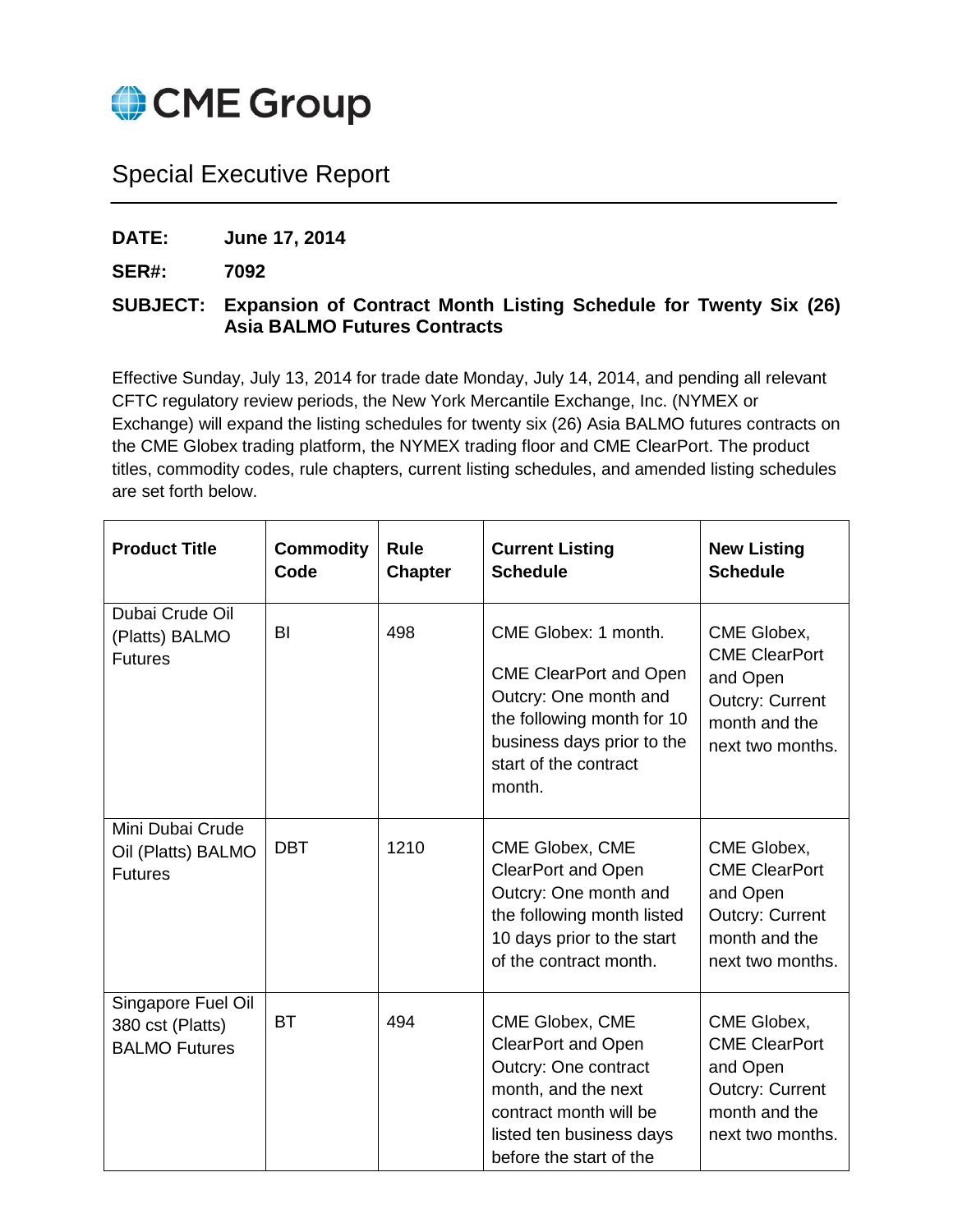|                                                                        |                |      | contract month.                                                                                                                                                                                 |                                                                                                                |
|------------------------------------------------------------------------|----------------|------|-------------------------------------------------------------------------------------------------------------------------------------------------------------------------------------------------|----------------------------------------------------------------------------------------------------------------|
| Mini Singapore<br>Fuel Oil 380 cst<br>(Platts) BALMO<br><b>Futures</b> | <b>MTB</b>     | 1054 | CME Globex, CME<br><b>ClearPort and Open</b><br>Outcry: One month and<br>the following month listed<br>10 business days prior to<br>the start of the contract<br>month.                         | CME Globex,<br><b>CME ClearPort</b><br>and Open<br><b>Outcry: Current</b><br>month and the<br>next two months. |
| Singapore Fuel Oil<br>180 cst (Platts)<br><b>BALMO Futures</b>         | <b>BS</b>      | 493  | CME Globex, CME<br><b>ClearPort and Open</b><br>Outcry: One contract<br>month, and the next<br>contract month will be<br>listed ten business days<br>before the start of the<br>contract month. | CME Globex,<br><b>CME ClearPort</b><br>and Open<br><b>Outcry: Current</b><br>month and the<br>next two months. |
| Mini Singapore<br>Fuel Oil 180 cst<br>(Platts) BALMO<br><b>Futures</b> | 5L             | 845  | CME Globex, CME<br><b>ClearPort and Open</b><br>Outcry: 1 month.                                                                                                                                | CME Globex,<br><b>CME ClearPort</b><br>and Open<br><b>Outcry: Current</b><br>month and the<br>next two months. |
| Japan C&F<br>Naphtha (Platts)<br><b>BALMO Futures</b>                  | E <sub>6</sub> | 308  | CME Globex, CME<br><b>ClearPort and Open</b><br>Outcry: One contract<br>month, and the next<br>contract month will be<br>listed ten business days<br>before the start of the<br>contract month. | CME Globex,<br><b>CME ClearPort</b><br>and Open<br><b>Outcry: Current</b><br>month and the<br>next two months. |
| Mini Japan C&F<br>Naphtha (Platts)<br><b>BALMO Futures</b>             | E6M            | 1062 | CME Globex, CME<br><b>ClearPort and Open</b><br>Outcry: One contract<br>month, and the next<br>contract month will be<br>listed ten business days<br>before the start of the                    | CME Globex,<br><b>CME ClearPort</b><br>and Open<br><b>Outcry: Current</b><br>month and the<br>next two months. |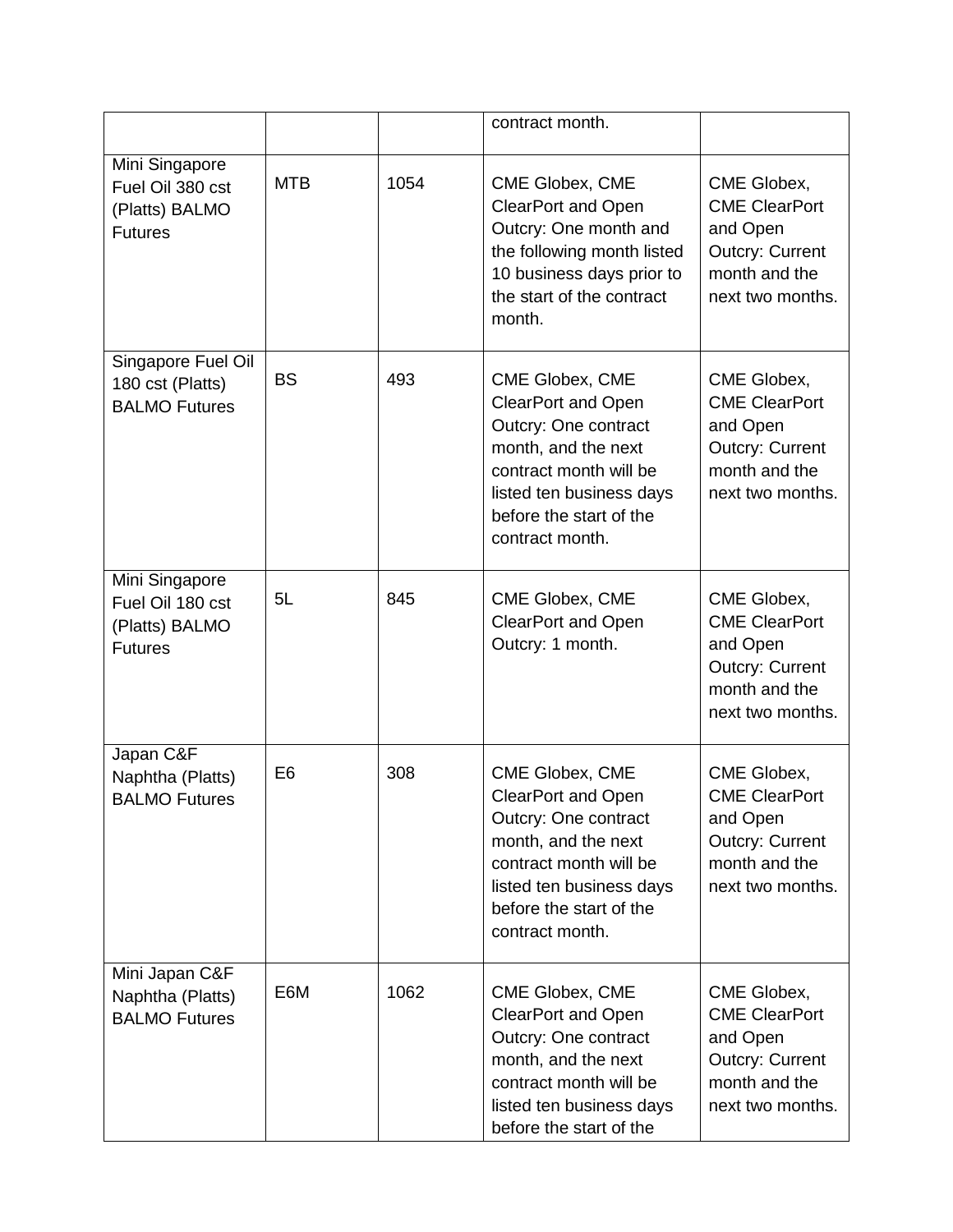|                                                               |            |      | contract month.                                                                                                                                                                                 |                                                                                                                |
|---------------------------------------------------------------|------------|------|-------------------------------------------------------------------------------------------------------------------------------------------------------------------------------------------------|----------------------------------------------------------------------------------------------------------------|
| Singapore Jet<br>Kerosene (Platts)<br><b>BALMO Futures</b>    | <b>BX</b>  | 495  | CME Globex, CME<br><b>ClearPort and Open</b><br>Outcry: One contract<br>month, and the next<br>contract month will be<br>listed ten business days<br>before the start of the<br>contract month. | CME Globex,<br><b>CME ClearPort</b><br>and Open<br><b>Outcry: Current</b><br>month and the<br>next two months. |
| Singapore<br>Naphtha (Platts)<br><b>BALMO Futures</b>         | <b>KU</b>  | 497  | CME Globex: 1 month.<br><b>CME ClearPort and Open</b><br>Outcry: 1 month and the<br>following month listed ten<br>days prior to the start of<br>the contract month.                             | CME Globex,<br><b>CME ClearPort</b><br>and Open<br><b>Outcry: Current</b><br>month and the<br>next two months. |
| Singapore Gasoil<br>(Platts) BALMO<br><b>Futures</b>          | VU         | 496  | CME Globex, CME<br><b>ClearPort and Open</b><br>Outcry: One month and<br>the following month for 10<br>business days prior to the<br>start of the contract<br>month.                            | CME Globex,<br><b>CME ClearPort</b><br>and Open<br><b>Outcry: Current</b><br>month and the<br>next two months. |
| East-West Fuel Oil<br>Spread (Platts)<br><b>BALMO Futures</b> | <b>EWB</b> | 1082 | CME Globex, CME<br>ClearPort and Open<br>Outcry: 1 month and the<br>following month listed 10<br>days prior to the start of<br>the contract month.                                              | CME Globex,<br><b>CME ClearPort</b><br>and Open<br><b>Outcry: Current</b><br>month and the<br>next two months. |
| Argus Propane Far<br>East Index BALMO<br><b>Futures</b>       | 22         | 588  | CME Globex, CME<br><b>ClearPort and Open</b><br>Outcry: Every day for 2<br>consecutive months                                                                                                   | CME Globex,<br><b>CME ClearPort</b><br>and Open<br><b>Outcry: Current</b><br>month and the<br>next two months. |
| Singapore Gasoil<br>10 ppm (Platts)                           | <b>STL</b> | 864  | CME Globex, CME<br><b>ClearPort and Open</b>                                                                                                                                                    | CME Globex,<br><b>CME ClearPort</b>                                                                            |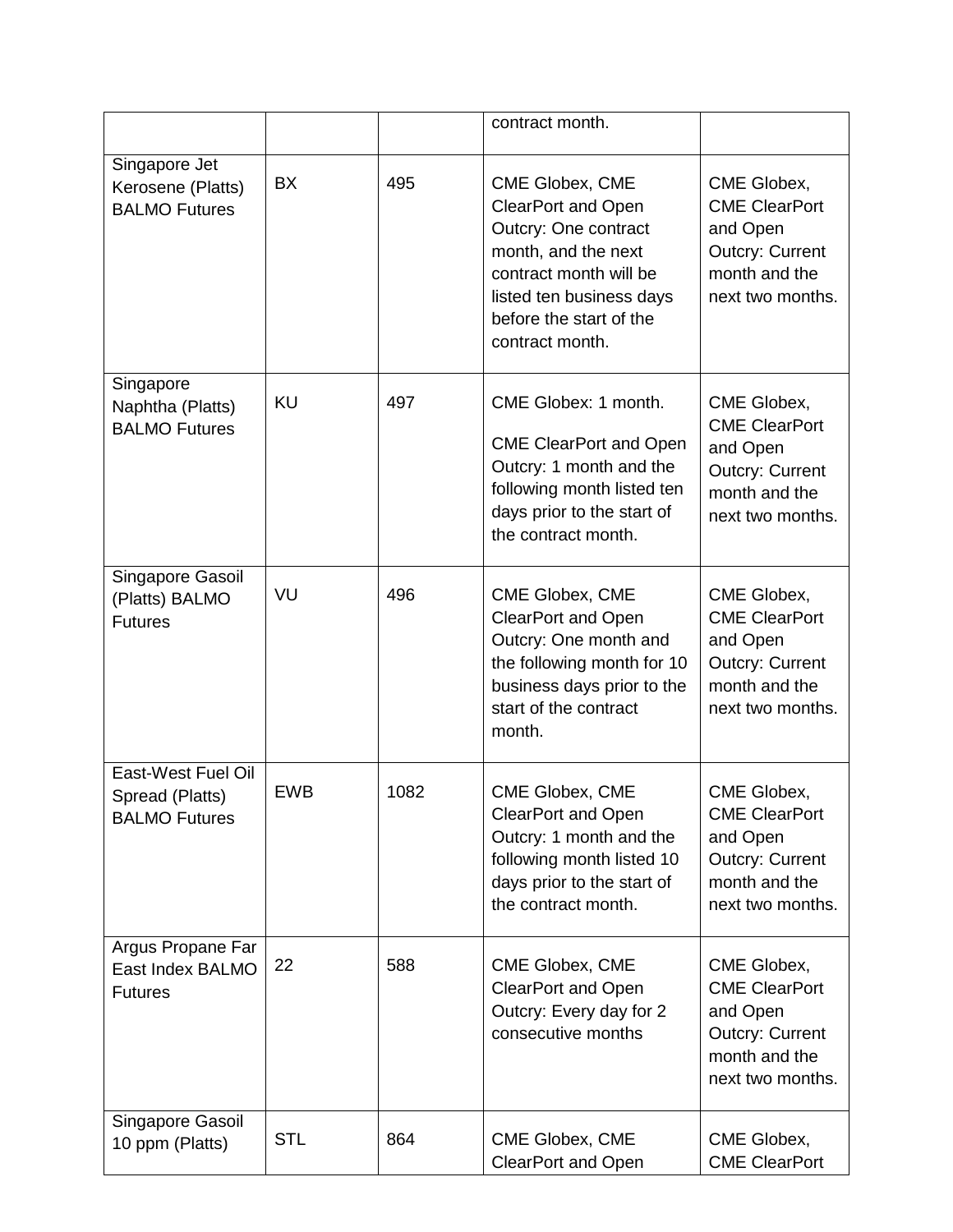| <b>BALMO Futures</b>                                               |                |      | Outcry: One contract<br>month, and the next<br>contract month will be<br>listed ten business days<br>before the start of the<br>contract month.                               | and Open<br><b>Outcry: Current</b><br>month and the<br>next two months.                                        |
|--------------------------------------------------------------------|----------------|------|-------------------------------------------------------------------------------------------------------------------------------------------------------------------------------|----------------------------------------------------------------------------------------------------------------|
| <b>DME Oman Crude</b><br>Oil BALMO Swap<br><b>Futures</b>          | <b>DOB</b>     | 125  | CME Globex: 1 month.<br><b>CME ClearPort and Open</b><br>Outcry: One month and<br>the following month for 10<br>business days prior to the<br>start of the contract<br>month. | CME Globex,<br><b>CME ClearPort</b><br>and Open<br><b>Outcry: Current</b><br>month and the<br>next two months. |
| Singapore Mogas<br>97 Unleaded<br>(Platts) BALMO<br><b>Futures</b> | Y <sub>0</sub> | 656  | CME Globex: 1 month.<br><b>CME ClearPort and Open</b><br>Outcry: One month and<br>the following month for 10<br>business days prior to the<br>start of the contract<br>month. | CME Globex,<br><b>CME ClearPort</b><br>and Open<br><b>Outcry: Current</b><br>month and the<br>next two months. |
| Singapore Mogas<br>95 Unleaded<br>(Platts) BALMO<br><b>Futures</b> | W <sub>0</sub> | 654  | CME Globex: 1 month.<br><b>CME ClearPort and Open</b><br>Outcry: One month and<br>the following month for 10<br>business days prior to the<br>start of the contract<br>month. | CME Globex,<br><b>CME ClearPort</b><br>and Open<br><b>Outcry: Current</b><br>month and the<br>next two months. |
| Singapore Mogas<br>92 Unleaded<br>(Platts) BALMO<br><b>Futures</b> | 1P             | 721  | CME Globex, CME<br><b>ClearPort and Open</b><br>Outcry: One month and<br>the following month for 10<br>business days prior to the<br>start of the contract<br>month.          | CME Globex,<br><b>CME ClearPort</b><br>and Open<br><b>Outcry: Current</b><br>month and the<br>next two months. |
| Singapore Fuel Oil<br>180 cst (Platts) vs.                         | <b>MSD</b>     | 1192 | CME Globex, CME<br><b>ClearPort and Open</b>                                                                                                                                  | CME Globex,<br><b>CME ClearPort</b>                                                                            |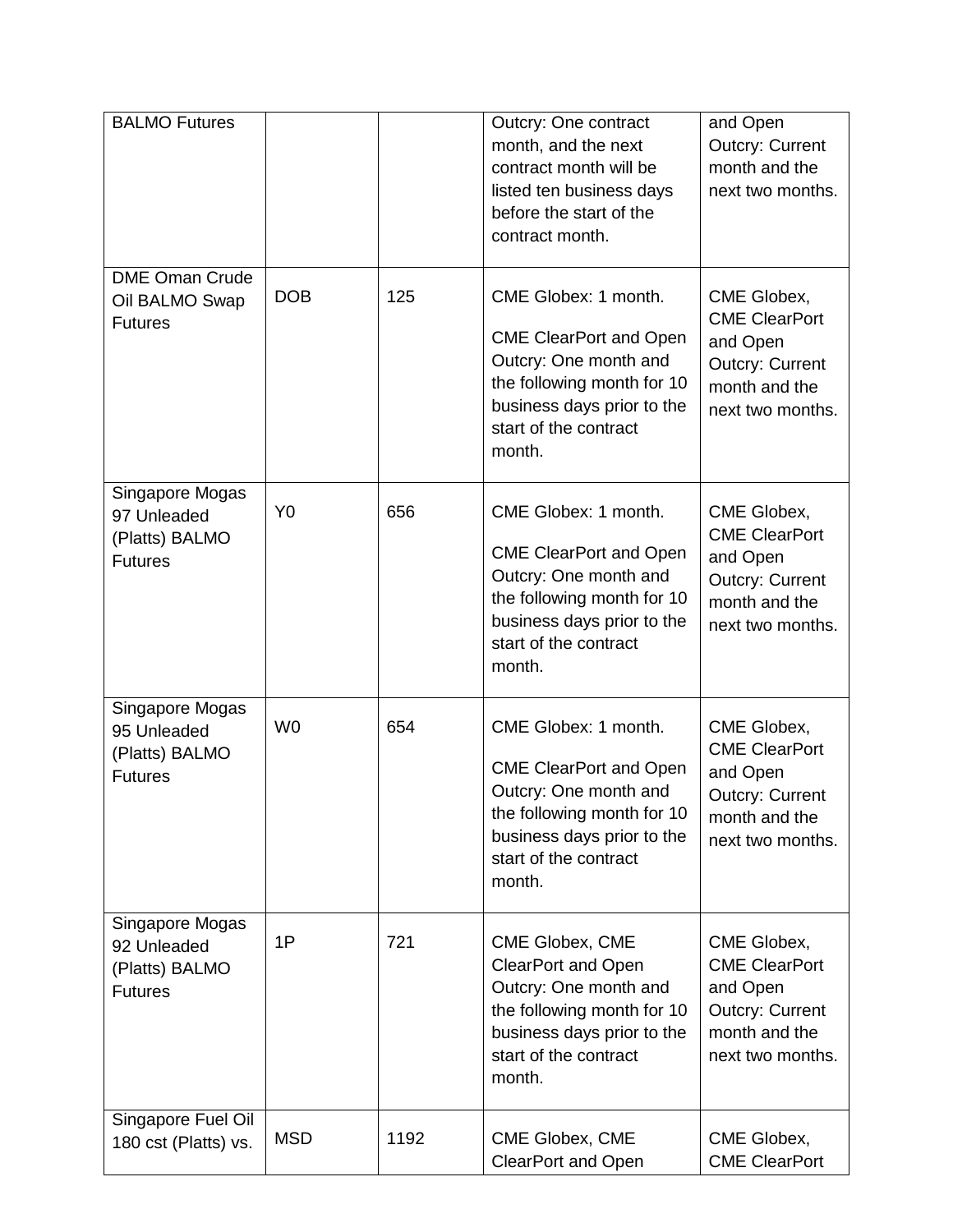| 380 cst (Platts)<br><b>BALMO Futures</b>                                                     |                |      | Outcry: 1 month and the<br>following month listed ten<br>days prior to the start of<br>the contract month.                                                                                      | and Open<br><b>Outcry: Current</b><br>month and the<br>next two months.                                        |
|----------------------------------------------------------------------------------------------|----------------|------|-------------------------------------------------------------------------------------------------------------------------------------------------------------------------------------------------|----------------------------------------------------------------------------------------------------------------|
| <b>Middle East Gasoil</b><br>FOB Arab Gulf<br>(Platts) BALMO<br><b>Futures</b>               | <b>MBS</b>     | 1172 | CME Globex, CME<br><b>ClearPort and Open</b><br>Outcry: One contract<br>month, and the next<br>contract month will be<br>listed ten business days<br>before the start of the<br>contract month. | CME Globex,<br><b>CME ClearPort</b><br>and Open<br><b>Outcry: Current</b><br>month and the<br>next two months. |
| Mini Middle East<br>HSFO 380 cst<br><b>FOB Arab Gulf</b><br>(Platts) BALMO<br><b>Futures</b> | <b>MHS</b>     | 1174 | CME Globex, CME<br><b>ClearPort and Open</b><br>Outcry: One contract<br>month, and the next<br>contract month will be<br>listed ten business days<br>before the start of the<br>contract month. | CME Globex,<br><b>CME ClearPort</b><br>and Open<br><b>Outcry: Current</b><br>month and the<br>next two months. |
| Mini Middle East<br>HSFO 180 cst<br><b>FOB Arab Gulf</b><br>(Platts) BALMO<br><b>Futures</b> | <b>MGS</b>     | 1173 | CME Globex, CME<br><b>ClearPort and Open</b><br>Outcry: One contract<br>month, and the next<br>contract month will be<br>listed ten business davs<br>before the start of the<br>contract month. | CME Globex,<br><b>CME ClearPort</b><br>and Open<br><b>Outcry: Current</b><br>month and the<br>next two months. |
| Mini Middle East<br>Naphtha FOB Arab<br>Gulf (Platts)<br><b>BALMO Futures</b>                | <b>MNE</b>     | 1171 | CME Globex, CME<br><b>ClearPort and Open</b><br>Outcry: One contract<br>month, and the next<br>contract month will be<br>listed ten business days<br>before the start of the<br>contract month. | CME Globex,<br><b>CME ClearPort</b><br>and Open<br><b>Outcry: Current</b><br>month and the<br>next two months. |
| Singapore Jet<br>Kerosene (Platts)<br>vs. Gasoil (Platts)                                    | Z <sub>0</sub> | 657  | CME Globex, CME<br><b>ClearPort and Open</b>                                                                                                                                                    | CME Globex,<br><b>CME ClearPort</b>                                                                            |